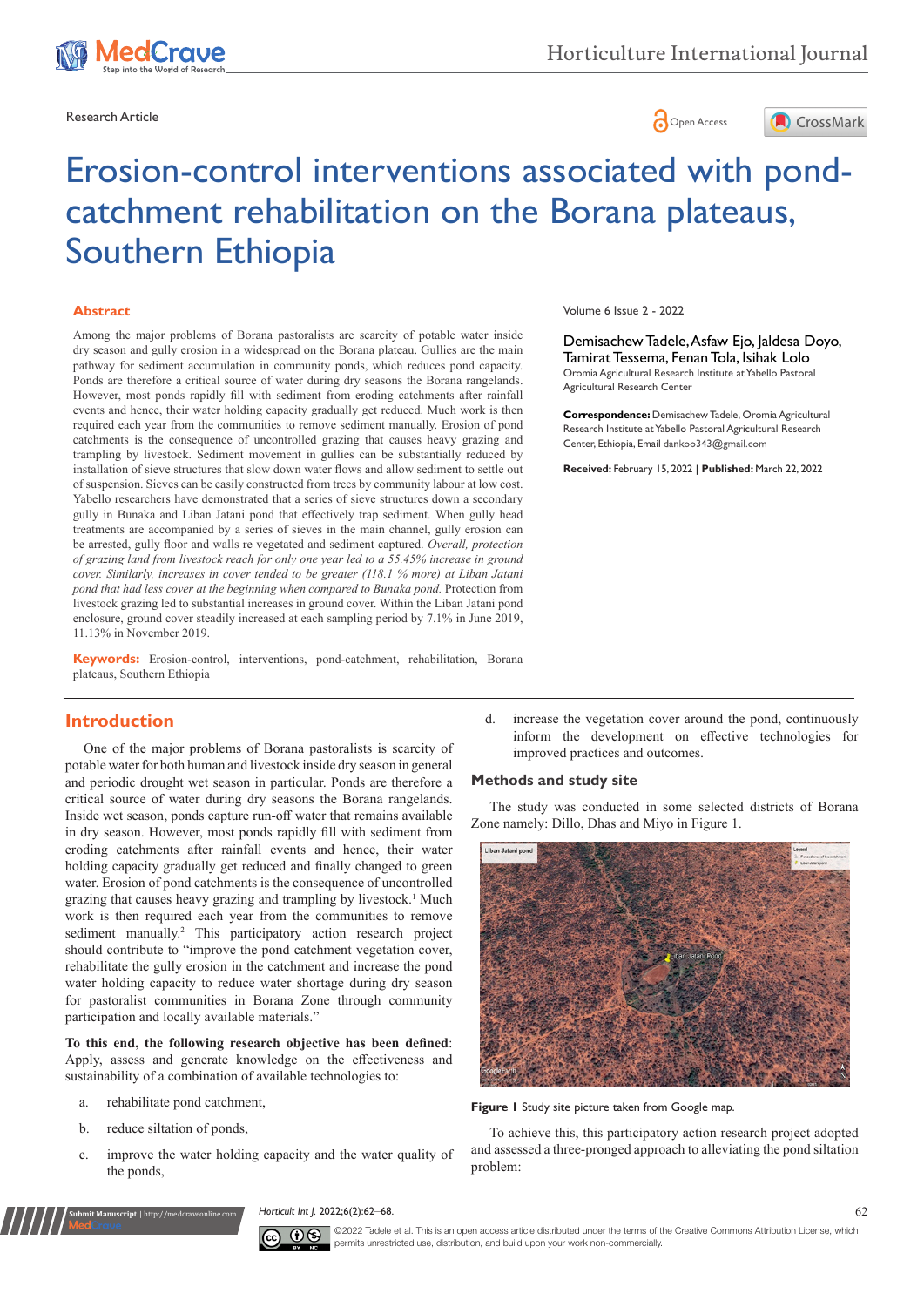*Erosion-control interventions associated with pond-catchment rehabilitation on the Borana plateaus, Southern Ethiopia*

- i. Component 1: Fencing of catchment perimeters to protect direct access to livestock and human beings in order to restore vegetation in soil bank, so that sediments can be trapped before they can reach the ponds
- ii. Component 2: Manually over sowing of highly degraded areas of the catchment parts;
- iii. Component 3: Installing sieve dams to capture sediment in gullies before it can enter the pond and reducing erosion in the immediate vicinity of the pond.

*The participatory action research project was implemented in two demonstration ponds in Gayo Pastoral Associations (*Liban Jatani pond and Bunaka pond).

# **Treatments and check for component 1: fencing to protect/restore vegetation**

*In March 2019 we erected thorn-bush fences to enclose catchments surrounding the two demonstration ponds in Gayo Pastoral Associations.* The fencing was realised just before the long rainy season. The originally enclosed areas ranged from 8 to 10 hectares (ha). However, in the Liban Jatani pond enclosures were extended with additional fencing in August-September 2019, at the start of the short rainy season. This extension was done by the pastoralists themselves after they have been seen impact changes of the treatments. *The purpose of the fence was to prevent unregulated livestock access and allow recovery of vegetation to trap sediment before it could reach the ponds.Livestock could still access the water, however, via a corridor leading to the pond edge. This controlled livestock movement should allow for vegetation recovery elsewhere in the catchment. An increase in the vegetative cover should intercept the overland flow of rainwater and trap suspended sediment before it could reach the ponds. In effect, the pond enclosures would resemble kalo (traditional fodder banks) that have been created by the Borana in recent decades to conserve forage elsewhere in the system. Kalo also are known to improve the forage base after one or two years of protection from grazing. The effects of protection from grazing in pond catchments should be much greater than those observed in kalo, however, simply because pond catchments are landscape sinks where water and nutrients accumulate.* On visiting the enclosures in May 2019, just two months after they were fenced, the ecological improvement inside the fences was already evident after one rainy season. *In June 2019 a baseline data sampling program was introduced to quantify ecological improvements evident after the first rainy season.*

### **Sampling methodology and data collection**

To quantify the effects of fencing on vegetation, a baseline data sampling was implemented in June 2019 after the long rainy season and repeated in November 2019 after the short rainy season. Permanent 1m<sup>2</sup> quadrant plots were established in two zones within the enclosed areas of the ponds and in one zone outside the fences as a control. The zones are described in more detail below. At least 3-6 plots per zone were established and marked with wooden pins. In Liban Jatani control plots became protected from livestock after the enclosures were extended by the pastoralists in August/September 2019. The quadrants were sampled for ground cover  $(\%)$ , species richness, species diversity, relative density and herbaceous relative frequency.

**Sampling zones:** Within a pond enclosure, there sswere two sampling zones which corresponded to decreasing density of vegetation (Figure 2A).



**Figure 2A** Layout of quadrant zones at Liban Jatani Pond based on homogeneity.

- **a. Zone 1** was largely bare ground when the enclosure fence was established and matches the degraded control area outside the fence.
- b. Zone 1 outside the fence was referred to as "Control", **Zone C**.
- **c. Zone 2** was closer to the pond and had upland patches of partial but incomplete vegetation cover at the time the enclosure was established. By "upland", we mean parts of the land without depressions or small gullies where water flow is concentrated. It tends to be flatter land that is raised above the network of gullies and depressions.
- d. A minimum of 3 to 6 plots in each zone data were recorded.
- e. Establishment of sampling plots was done in concentric zones around the pond center. The outer zone inside is a treatment match for the control area in a zone immediately outside the fence. No attempt was made to find open-area controls for more vegetated zones close to the pond.
- f. Four to six plots were located outside the enclosure boundary as a set of "controls." In Liban Jatani control plots became protected from livestock after the enclosures were extended. By "upland" areas or patches we mean parts of the land without depressions or small gullies where water flow is concentrated. They tend to be flatter land raised above the network of gullies and depressions. Based on observations at Liban Jatani pond, a "patch" is as small as  $4m^2$  or as large as  $20-30m^2$ .

# **Sampling techniques**

Upon the commencement of the participatory action resarch activity, attribute samples of grass and forbs species were collected from randomly drawn quadrants of 1m x 1m to determine the herbaceous species diversity, richness and ground cover of the study areas. Then, using a visible and permanent pin, each drawn quadrants purposively monitored for two sampling periods.

# **Species diversity and richness**

Species diversity and richness was determined for both enclosure and open grazing land of the study area. The species richness refers to the number of species in a particular area and species diversity refers to a combination of richness and relative abundance .There methods were utilized to comprehend more information about ground community composition and relative abundances of different species.

### **Ground covers (%) estimation**

The proportion of bare ground and ground cover per unit areas for herbaceous species estimated from 1m x 1m quadrants. Surface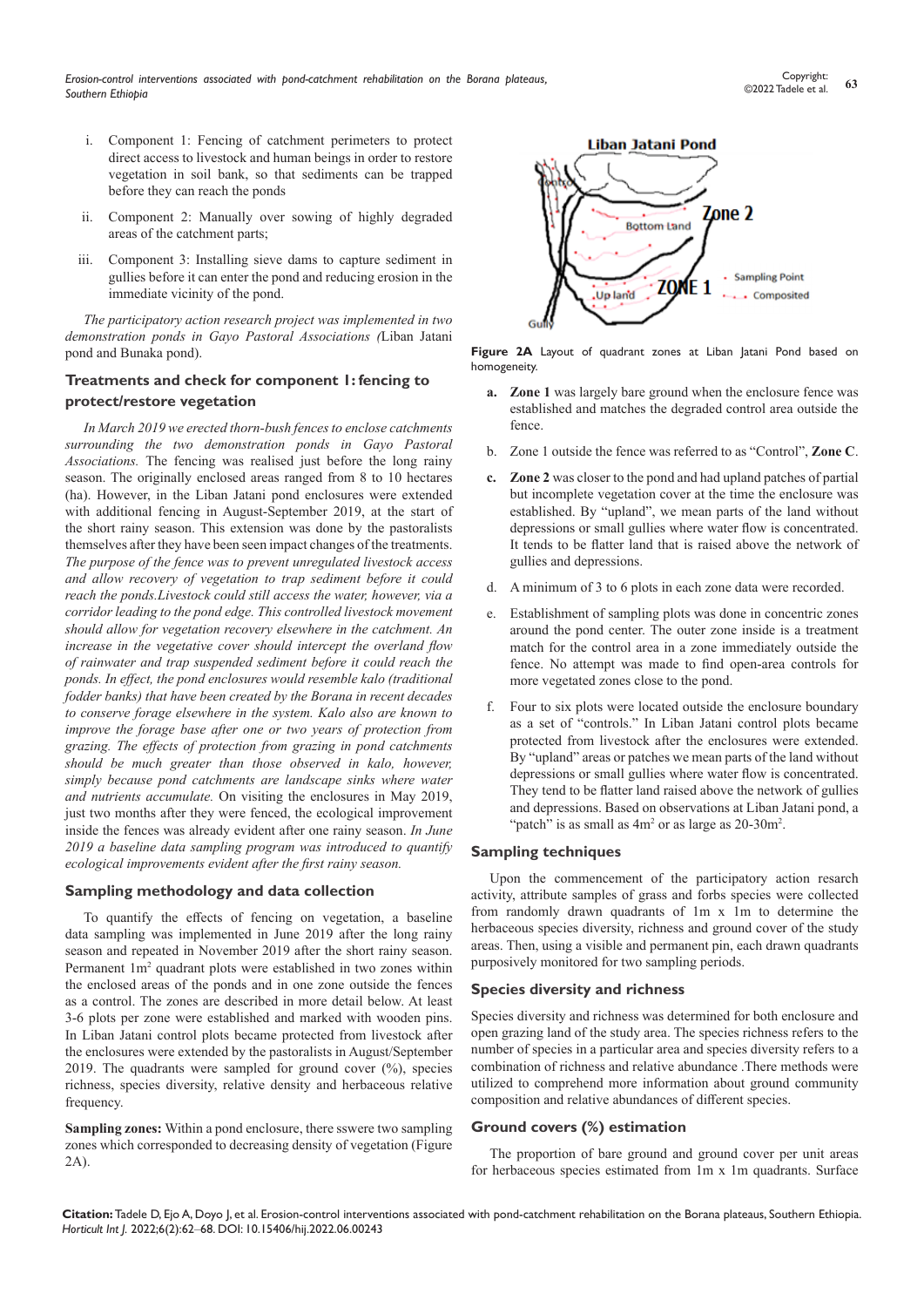ground cover of herbaceous species was estimated by dividing selected quadrants into halves and again dividing into eight. All grounds in the selected areas of 1 m² were further removed and transferred to eighth in order to facilitate visual estimation of living ground cover. The estimation of ground cover recorded for each quadrant to compare ground cover of enclosure and open grazing lands.

# **Data collection for component 1**

**Data were collected for the following parameters:** data collected for the various Participatory action research activities under different components includes, ground cover, species diversity, relative density, species richness and herbaceous relative frequency.

#### **A. Data collected for ground cover**

Permanent 1m<sup>2</sup> plots were sampled for both ground cover  $(\%)$ and species richness at the time of sites study site establishment June 2019 at onset of long rainy season and data for the mentioned parameters were collected again in November 2019 as offset short rainy season. Within one zone or subzone, at least six quadrants were located in order to sample an area representative of the zone class. A thorough inspection of the area was reveal patches of upland that form a relatively homogeneous group, according to the criteria developed to define a zone or subzone. As the inherent variability of a class of patches increases, more than 6plots were desirable, up to 12 for the sake of efficiency. In the intervals between sieves dams (Zone S) there may not be sufficient area of homogenous features for the location of 6 quadrants. In such circumstances, reduced number of quadrants to 3 or 4 within a sieve dam interval was used. Foliage cover (%) data recording were principally performed as % of ground that is covered by foliage when the leaves in their natural position (natural "habit") are projected vertically onto the soil surface. For quadrants that were completely or mostly bare ground, most if not all of the 100cells won have no data entered. For cells that have leaves within the boundary, the area of the cell covered with foliage was visually estimated. If a ground is rooted within a box, an "R" is placed in that box. To complement the data record, photos were taken immediately above the 1x1 m plots and connected to the plot data form.

### **B. Data collected for species diversity**

Cover, with the species identified, was estimated as identified referring, in the interspaces between structures, in initially bare areas with no grounds evident and in matching areas that are mostly bare ground but have scattered small grounds.

### **C. Data collected for species richness**

Permanent 1m<sup>2</sup> plots were sampled for **species richness** at the time of establishment (June 2019), in November 2019 after the short rains. Within one zone or subzone, at least six quadrants were located in order to sample an area representative of the zone class. Exhaustive inspection of the area was revealed patches of upland that form a relatively homogeneous group, according to the criteria developed to define a zone or subzone. As the inherent variability of a class of patches increases, more than 6 plots were desirable, which extended up to 12 for the sake of efficiency. In the intervals between sieves dams (Zone S) there may not be sufficient area of homogenous features for the location of 6 quadrants. In such conditions, reduced number of quadrants to 3 or 4 within a sieve dam interval was used.

### **Data analyses for component 1**

In identifying the responses of pond catchment rehabilitation work regarding herbaceous species diversity and richness of the enclosure and open were analysed using PAST version 3.10, Paleontological

Statistical software.<sup>3</sup> In addition, glm procedure of SAS version 9,<sup>4</sup> was used to identify the variation existed between before and after treatments and across locations. Sieve dam is a kind of soil and water conservation structure made of tree branches. Sediment movement in gullies can be substantially reduced by installation of sieve structures that slow down water flows and allow sediment to settle out of suspension. For these we measure with graduated stick ruler above the ground and marked it with wire at for its visibility (Figure 2B). We were try to use wood pin as mark for its visibility but most pins were wash by runoff and we choose sieve pole as a bench mark for permanent visibilities. Some gullies out enclosure were left without installing sieve dam structures and used as check for comparison.



**Figure 2B** Ground cover % change at Liban Jatani and Bunaka pond catchment in different zone of Enclosure VS open grazing areas during Jun, 2019.

# **A "soft" gully intervention: sieve structures**

The concept of a "sieve structure" is to slow down gully water flows, not stop them. When the speed of water is reduced, the heaviest suspended particles in the stream settle to the bottom. With further slowing of water flow, the next largest particles precipitate out of suspension and sink into sediment. Posts or 'stubs' cut from the main tree-stem are placed upright across the gully, buried into the gully floor and rising 50-150cm above it. Gaps of 10-15cm are left between the upright posts. Branches are then packed horizontally upstream against the row of posts. If sprigs of aloe grounds can be harvested from the neighbourhood, they should be grounded among the posts where they will grow. Similarly, if stubs from *Commiphora* trees are available to be incorporated into the row of posts, they too will sprout and together with aloe sprigs form a living sieve.

### **Monitoring protocols of sieve dam strictures**

The sieve dams were inspected before and after the rainy seasons, and preferably after each major rainfall event, and observe their effectiveness in slowing down water flow in the gully. A scoring system was developed to monitor sieve dam effectiveness, with both descriptions and illustrations for each score unit. For example:

- a. A 100% effective sieve dam will have slowed down water flow so that most of the suspended sediment is deposited on the upstream side of the dam.
- b. A mature and fully effective sieve dam will have vegetation growing across the gully bottom on the upstream side of the dam, with some vegetation evident on the down-stream side as well.
- c. A less effective sieve dam will show accumulation of branch and litter debris against the barrier, but water with suspended sediment is still flowing through or around the dam. Some sediment is being deposited on the downstream side.
- d. An ineffective sieve dam will have openings at gully-bottom level that allow water and sediment to flow through easily.

**Citation:** Tadele D, Ejo A, Doyo J, et al. Erosion-control interventions associated with pond-catchment rehabilitation on the Borana plateaus, Southern Ethiopia. *Horticult Int J.* 2022;6(2):62‒68. DOI: [10.15406/hij.2022.06.00243](https://doi.org/10.15406/hij.2022.06.00243)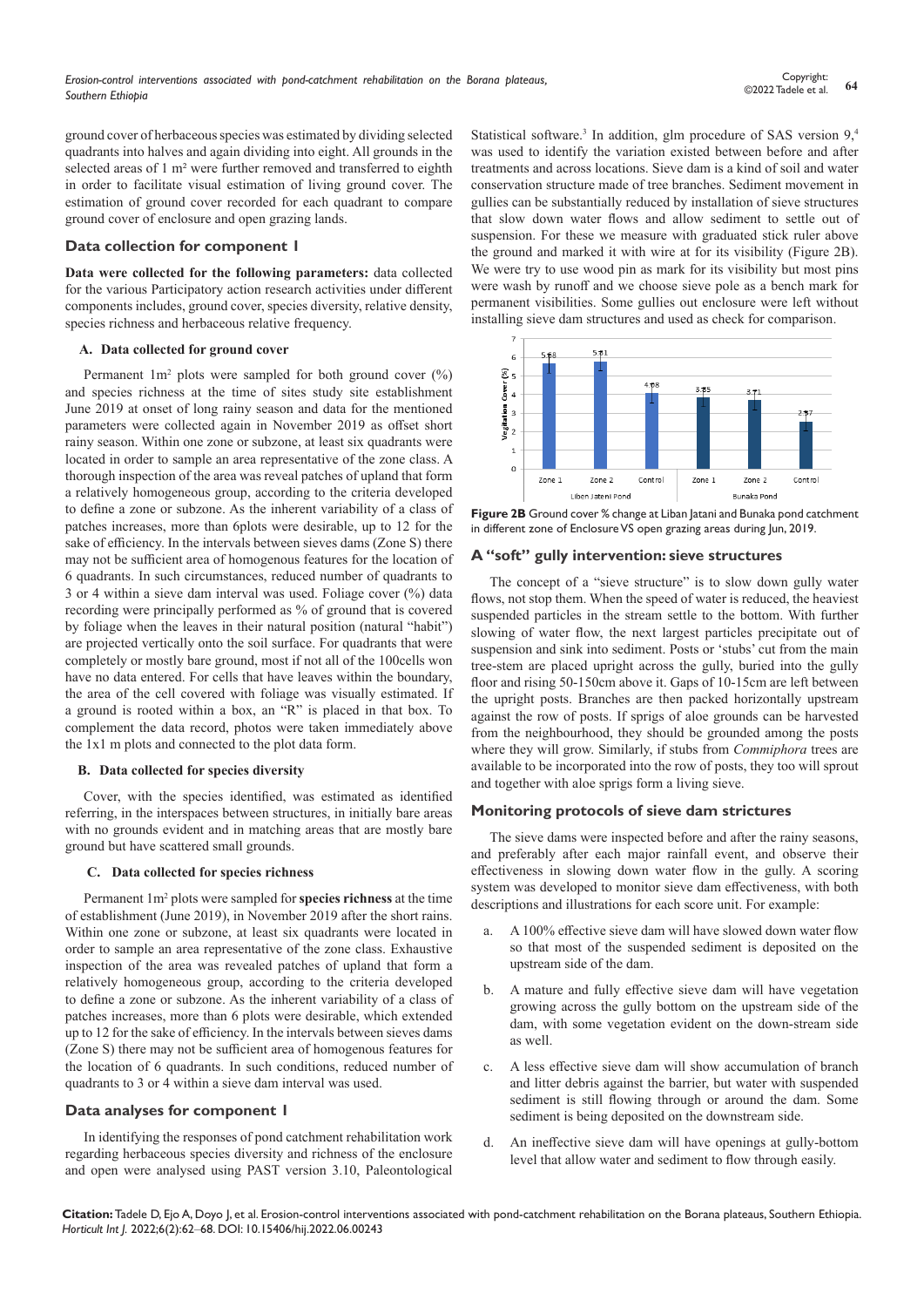The control zone for monitoring sieve dam effectiveness is an area outside the enclosure with matching gullies that have not received sieve dams. Monitor sediment accumulation behind sieve dam's vs sediment in control gullies. Among the essential components to managing the erosion problem: rehabilitating the landscape to control the source of soil loss, and reducing sediment flow through the gully system.

### **Data collection for component 3**

Baseline data on soil erosion status during installation of sieve dam structures in reducing sedimentation were collected. The collected data were including the gully length between consecutive sieve structures, the mean width of the gully and depth of sediment. The intent was to compare the volume of sediment in a gully section before and after a rainy season. But soil erosion data after rainfall will be collected after coming rainfall season. However, we have been roughly seen while some others data collection works. In general, the sieves in the relatively short secondary gully had maintained their structure, serving to slow gully flows and capture sediment. The six sieves in the deep part of the main gully in Bunaka pond all failed. The packing branches had washed away and only some of the upright stubs remained (Figure 1). This is not a surprising result. No attempt was made to manage the head of the Bunaka pond main gully system near to control water flowing down its long straight length.

# **Results**

# **Soil and climate characteristics**

#### **Soil physicochemical properties of the experimental site**

Summary of analyzed soil physical and chemical properties of the experimental site is given in Table 1. Accordingly, sandy clay loam and sandy loam soil texture the most dominant soil in the area. The experimental site has 25.06% and 11.16% field capacity (FC) and permanent wilting point (PWP) respectively.

Overall, protection of grazing land from livestock reach for only one year led to a 55.45% increase in ground cover (Table 1). Similarly, increases in cover tended to be greater (118.1% more) at Liban Jatani pond that had less cover at the beginning when compared to Bunaka pond. In addition, protection from grazing improved ground biodiversity. Perennial grasses responded dramatically to protection, which enlightened the advantage of pond catchment rehabilitation technique in boosting dry matter availability. Given that the main stay of life in Borana predominantly depends on livestock and their products the result obtained indicated a paramount importance of pond rehabilitation work for the wellbeing of pastoralists.

**Table 2** Mean monthly wind speed, relative humidity and sunshine hours

| <b>Months</b> | lan   | Feb   | Mar           | Apr  |                         | May Jun | Jul  | Aug   | Sep   | Oct   | <b>Nov</b> | <b>Dec</b> |
|---------------|-------|-------|---------------|------|-------------------------|---------|------|-------|-------|-------|------------|------------|
| WS(m/s)       | 1.39  | 1.63  | $1.74$ $1.44$ |      | $1.05$ $1.01$           |         | 1.04 | 1.21  | 1.44  | 1.22  | 1.22       | 1.18       |
| RH (%)        | 35.38 | 36.87 | 42.01         |      | 60.01 64.65 60.74 57.78 |         |      | 52.99 | 51.29 | 58.75 | 58.38      | 44.21      |
| SH (hrs)      | 8.76  | 8.38  | 7.74          | 5.73 | 5.06                    | 4.04    | 2.63 | 3.69  | 4.92  | 4.79  | 6.14       | 7.93       |
|               |       |       |               |      |                         |         |      |       |       |       |            |            |

Note: WS-wind speed; RH-relative humidity; SH-sunshine hours

#### **Results of ground species diversity**

Altogether, 19 species were recorded inside the drawn the quadrants. Both species diversity and species richness, expressed as the average number of species per study site, showing steadily increments through time: 7 species in the first sampling period rose

to 12 species in November 2019 showing 58.33% increments in response to employed intervention. Due to only enclosing, the control quadrants showed an increase in average species number ranging from 5.5 to 11.5 species over the two sites on the 2 sampling dates. The increase in the species diversity of control plots, however, is

**Citation:** Tadele D, Ejo A, Doyo J, et al. Erosion-control interventions associated with pond-catchment rehabilitation on the Borana plateaus, Southern Ethiopia. *Horticult Int J.* 2022;6(2):62‒68. DOI: [10.15406/hij.2022.06.00243](https://doi.org/10.15406/hij.2022.06.00243)

**Table 1** Characteristics of the experimental soil (0–20cm, composite soil)

| ℅<br>Soil parameters<br>65.33<br>Sand (%)<br>9.33<br>Silt (%)<br>25.3<br>$Clay (\%)$<br>Texture Sandy clay loam Sandy loam<br>7.24<br>Soil pH<br>Electrical conductivity (dS/m)<br>0.77<br>0.9<br>Organic matter (%)<br>1.42<br>Bulk density (g/cm3)<br>25.06<br>Field capacity vol. (%)<br>11.16<br>Permanent wilting point vol. (%)<br>139.1<br>TAW (mm/m) |  |
|--------------------------------------------------------------------------------------------------------------------------------------------------------------------------------------------------------------------------------------------------------------------------------------------------------------------------------------------------------------|--|
|                                                                                                                                                                                                                                                                                                                                                              |  |
|                                                                                                                                                                                                                                                                                                                                                              |  |
|                                                                                                                                                                                                                                                                                                                                                              |  |
|                                                                                                                                                                                                                                                                                                                                                              |  |
|                                                                                                                                                                                                                                                                                                                                                              |  |
|                                                                                                                                                                                                                                                                                                                                                              |  |
|                                                                                                                                                                                                                                                                                                                                                              |  |
|                                                                                                                                                                                                                                                                                                                                                              |  |
|                                                                                                                                                                                                                                                                                                                                                              |  |
|                                                                                                                                                                                                                                                                                                                                                              |  |
|                                                                                                                                                                                                                                                                                                                                                              |  |
|                                                                                                                                                                                                                                                                                                                                                              |  |

The results of potential evapotranspiration were computed by using Penman-Monteith method (Tables 2&3)

#### **Results of ground cover**

Protection from livestock grazing led to substantial increases in ground cover (Table 1). Within the Jatani Liban pond enclosure, ground cover steadily increased at each sampling period. Mean ground cover was 7.1% in June 2019, 11.13% in November 2019. On average, ground cover increased nearly by 55.45% more cover in Nov 2019 as response to pond catchment rehabilitation that extended over 6 months period (between June 2019-Nov 2019).

Overall mean with standard error of various zones around both Liban Jatani and Bunaka pond enclosures is presented in Table 2. Experimental zones closest to the pond which is Zone 2 for Liban Jatani and Zone 1 for Bunaka ponds verified 42.4% and 49.8% more percent ground-cover than their respective control. The result obtained showed a significant ( $p$ <0.05) ground cover (%) because of closeness to pond at Liban Jatani pond and land feature (slope) at Bunaka pond. Comprehensively, the trend of ground cover found significant ( $p<0.05$ ) ranging from 2.43.4% to 6.14% over two sampling periods respectively, in June 2019 and November 2019. The enclosure at Liban Jatani pond was extended outwards during August and September 2019 by the pastoralists themselves showing the extent of recognition intervention given by pastoral community regarding the importance of the intervention (Figure 2B).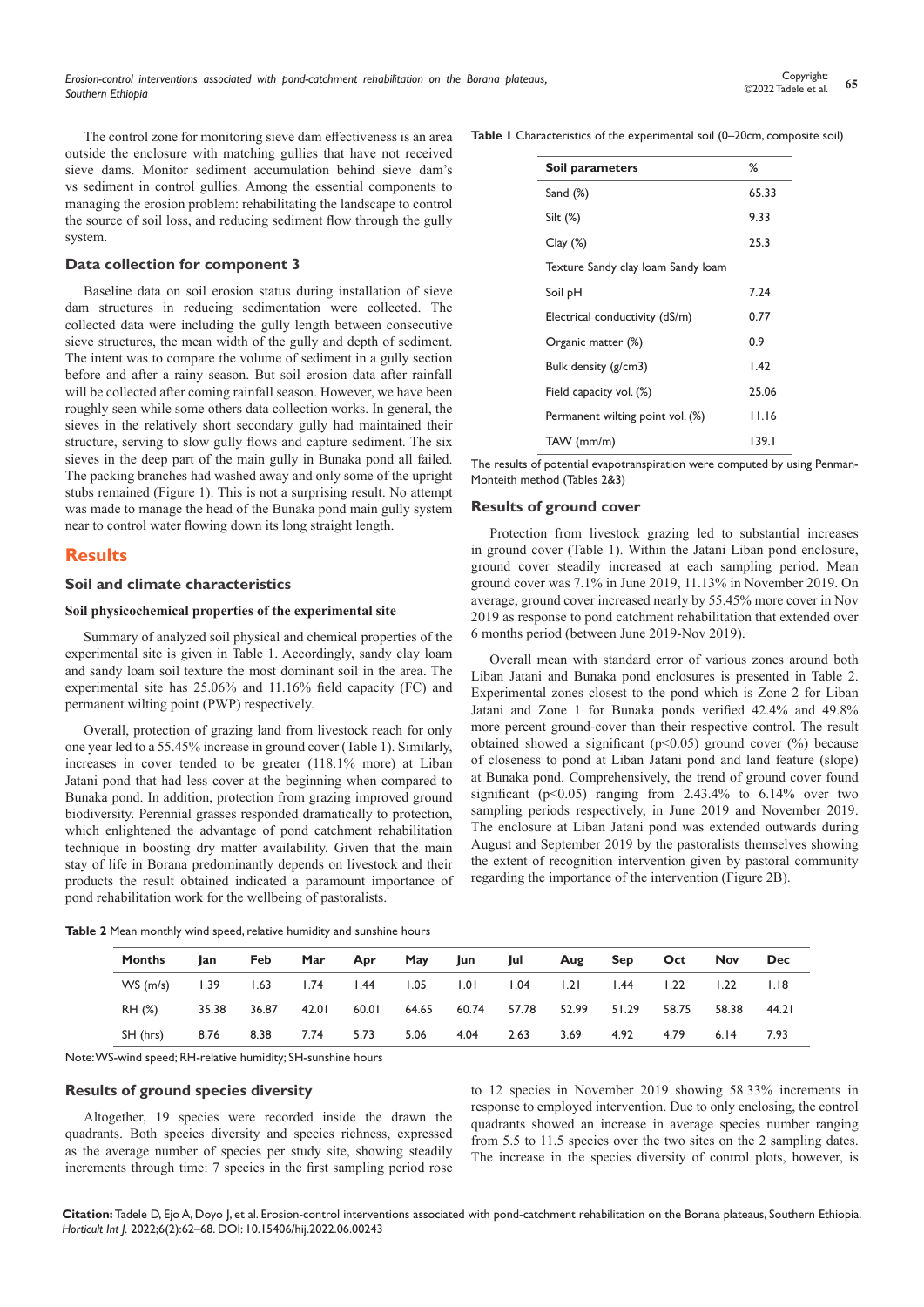partly attributable to the enclosure extensions in August-September 2019 that brought many control quadrants inside the protective fencing. The most widespread species in each of the two enclosures were perennial grasses such as *Sporobolus pellucidus* (Tables 3&4). The most common non-grass species were *Barleria spinisepala*, and *Lippia carviodora* sp. There is great floristic variation across the Liban Jatani pond enclosures; some species appeared in only 1 or 2 enclosures while some species occurred more frequently in one zone rather than the other. Henceforth, significant changes have been observed between enclosure with treated pond catchments and open pond catchment without treatments, among many herbaceous species richness were seen (Table 2).

**Table 3** Potential evapotranspiration calculated using FAO Penman-Monteith method

| <b>Parameters</b> | Jan   | <b>Feb</b> | Mar   | Apr   | May   | Jun   | Jul   | Aug   | Sep   | Oct       | <b>Nov</b> | <b>Dec</b> | Ann.    |
|-------------------|-------|------------|-------|-------|-------|-------|-------|-------|-------|-----------|------------|------------|---------|
| <b>MMMxT</b>      | 28.36 | 29.14      | 28.24 | 26.04 | 24.89 | 24.69 | 24    | 25.03 | 26.25 | 25.58     | 25.93      | 26.79      |         |
| <b>MMMiT</b>      | 12.65 | 14.18      | 15.65 | 16.16 | 15.53 | 14.68 | 14.13 | 14.18 | 14.94 | 15.63     | 14.38      | 13.06      |         |
| WS (km/d)         | 135   | 158        | 170   | 140   | 102   | 98    | 0     | 118   | 140   | $ $ $ $ 8 | $ $  8     | 115        |         |
| RH (%)            | 35.38 | 36.87      | 42.01 | 60.01 | 64.65 | 60.74 | 57.78 | 52.99 | 51.29 | 58.75     | 58.38      | 44.21      |         |
| SH (hrs)          | 9.9   | 9.4        | 8.7   | 6.4   | 5.7   | 4.5   | 3     | 4.2   | 5.5   | 5.4       | 6.9        | 8.9        |         |
| <b>SR</b>         | 23    | 23.3       | 23    | 19.2  | 17.5  | 15.3  | 13.3  | 15.5  | 17.8  | 17.3      | 18.7       | 21.1       |         |
| $Eto$ (mm/d)      | 4.99  | 5.44       | 5.53  | 4.31  | 3.67  | 3.36  | 3.12  | 3.65  | 4.24  | 3.85      | 3.96       | 4.36       | 1533.58 |

Note: MMMxT-Mean monthly maximum temperature (°C); MMMiT-Mean monthly minimum temperature (°C); WS-wind speed; RH-relative humidity; SHsunshine hours; SR-solar radiation (MJ/m<sup>2</sup>/d) and Eto-Evapotranspiration (mm/d)

**Table 4** Means of ground % cover in associated with ponds at two locations as offset of long and short rainy season

| <b>Factors</b>          | N   | Ground Cover % (Mean±SE)      |
|-------------------------|-----|-------------------------------|
| Location                | 48  | ***                           |
| Liban Jateni Pond       | 30  | $12.54 \pm 0.26$ <sup>a</sup> |
| <b>Bunaka Pond</b>      | 18  | $5.75 + 0.15^b$               |
| Season                  | 48  | ***                           |
| Main rainy (Jun. 2019)  | 33  | $7.16 + 0.15^b$               |
| Short Rainy (Nov. 2019) | 15. | $11.13 \pm 0.27$ <sup>a</sup> |

1 Means with different letters are significantly different

 $P < 0.001 = ***$ 

**Table 5** Means of ground % cover in associated with sampling zones at two locations as offset of long and short rainy season

| <b>Factors</b>           | N  | Ground Cover % (Mean ± SE)   |
|--------------------------|----|------------------------------|
| Location                 | 66 | ***                          |
| Liban Jateni Pond Zone I | 15 | $5.68 \pm 0.17$ <sup>a</sup> |
| Liban Jateni Pond Zone 2 | 15 | $5.81 \pm 0.17$ <sup>a</sup> |
| Control                  | 15 | $4.08 \pm 0.17$ <sup>b</sup> |
| Bunaka Pond Zone I       | 7  | $3.85 \pm 0.27$ <sup>b</sup> |
| Bunaka Pond Zone 2       | 7  | $3.71 \pm 0.27$ <sup>b</sup> |
| Control                  | 7  | $2.57 \pm 0.27$ °            |
| Season                   | 66 | ***                          |
| Main rainy (Jun. 2019)   | 42 | $2.43 \pm 0.10^b$            |
| Short Rainy (Nov. 2019)  | 24 | $6.14 \pm 0.17$ <sup>a</sup> |

1 Means with different letters are significantly different 2 P<0.001=\*\*\*

The analysis at both pond catchments also revealed that pond perimeter enclosure with different treatment is high herbaceous species diversity than open pond catchments (Figures 3&4). Nineteen grass species were recorded across the two enclosures, of which 18 were perennials. As noted above, three of these were common species, and altogether they gave the vegetation a characteristic "grassy appearance." At the first sample, only 8 perennial grasses were found in the quadrants. By the second sample that number had risen to 15 species, and another 3 perennial grasses were observed in June 2019. Eleven species were recorded for the first time in November 2019 in Liban Jatani pond closure (Table 4). In contrast, only 8 species recorded in June 2019 were not evident in the following November sample.

Comparing pond catchments mid-term results of treatment and without treatments have substantial variance in terms of ground cover (Table 1). However, these parameters are the very important for soil microbial activity found in the soil that in turn results regeneration of herbaceous found in the soil seed banks. Ground cover is directly proportional with that of soil erosion and soil compaction means increase when soil erosion and soil compaction decreases and vice versa due sieve dam structures installed (Figure 5). As reported by Demisachew and Mihret,<sup>5</sup> integrated catchment management improves soil fertility which results soil infiltration capacities.





**Citation:** Tadele D, Ejo A, Doyo J, et al. Erosion-control interventions associated with pond-catchment rehabilitation on the Borana plateaus, Southern Ethiopia. *Horticult Int J.* 2022;6(2):62‒68. DOI: [10.15406/hij.2022.06.00243](https://doi.org/10.15406/hij.2022.06.00243)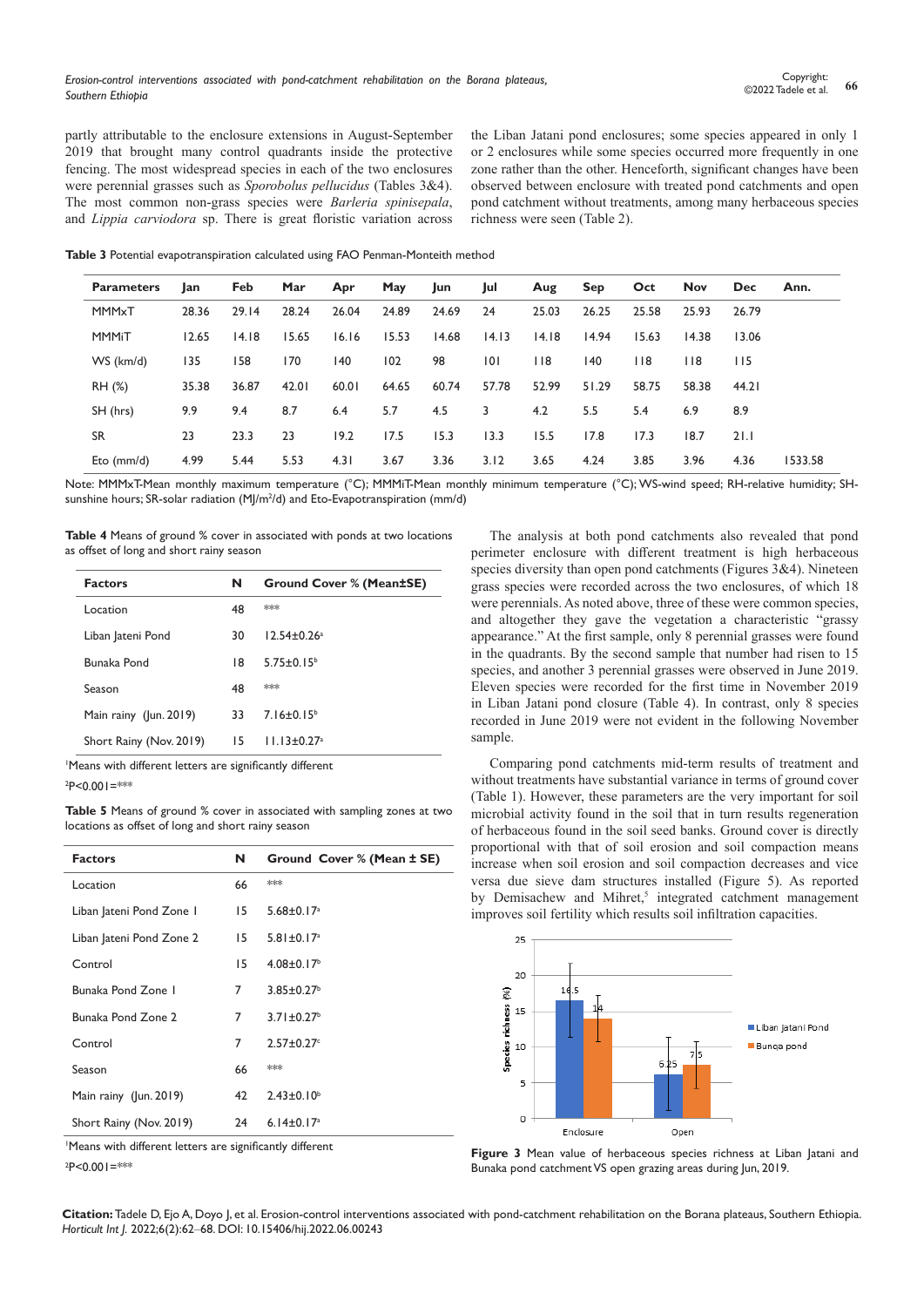*Erosion-control interventions associated with pond-catchment rehabilitation on the Borana plateaus, Southern Ethiopia*





Figure 4 Mean value of herbaceous species diversity at Liban Jatani and Bunaka pond catchment VS open. **Figure 5** Change of ground cover due to sieve structure installed in the gully.

**Table 6** Means Relative frequency and density of herbaceous species collected from both Liban Jatani and Bunaqa pond in Jun 2019 and November 2019

| Scientific name          | Vernacular<br>name | Growth<br>from | <b>Relative frequency</b><br><b>June 2019</b> | <b>Relative density</b><br><b>June 2019</b> | <b>Relative frequency</b><br><b>Nov 2019</b> | <b>Relative density</b><br><b>Nov 2019</b> |
|--------------------------|--------------------|----------------|-----------------------------------------------|---------------------------------------------|----------------------------------------------|--------------------------------------------|
| Sporobolus pellucidus    | Salagoo            | G              | 22.22                                         | 43.86                                       | 4.8                                          | 22.58                                      |
| Digitaria naghellensis   | Ilmoogorii         | G              | 16.67                                         | 12.28                                       | 11.11                                        | 6.45                                       |
| Athroisma boranense      | Gurbii             | <b>NG</b>      | 5.56                                          | 3.51                                        | 11.11                                        | 6.45                                       |
| Barleria spinisepala     | Qilxiphe           | <b>NG</b>      | 16.67                                         | 12.28                                       | 11.11                                        | 9.68                                       |
| Solanum somalense        | Idii               | <b>NG</b>      | 5.56                                          | 3.51                                        | 3.7                                          | 1.61                                       |
| Lippia carviodora        | Urgoo              | NG.            | 16.67                                         | 14.04                                       | 18.52                                        | 22.58                                      |
| Chrysopogon aucheri      | Alaloo             | G              | 5.56                                          | 3.51                                        | 11.11                                        | 14.52                                      |
| Dactyloctenium aegyptium | Ardaa              | G              | 11.11                                         | 7.02                                        | 7.41                                         | 9.68                                       |
| Cissus aphyllantha       | Cophii soodduu     | <b>NG</b>      | n.a                                           | n.a                                         | 3.7                                          | 1.61                                       |
| Pennisetum glaucifolium  | Ogoonichoo         | G              | n.a                                           | n.a                                         | 3.7                                          | 1.61                                       |
| Macroculia species       |                    | G              | n.a                                           | n.a                                         | 3.7                                          | 3.23                                       |

# **Reaction of the community (result of participatory monitoring and evaluation)**

*The pastoralists report that the increased cover has reduced pond sedimentation and improved water quality.* The enclosure of Liban Jatani was extended outwards during August and September 2019 by the pastoralists themselves. It provided evidence that the people appreciated the effects of the intervention. There was an organized field day for the pastoralist living nearby woredas and PA to visit the Liban Jatani pond showed their interesting and asked for copping or replicating pond catchment rehabilitation works for the pond found in their areas (Figure 6).



**Figure 6** Photo taken during field day.

# **Scientific conclusions and recommendations**

General observations from these data overall include that:

- i. Protection from livestock grazing can cause dramatic increases in vegetation cover within a relatively short period of period.
- ii. The trend of increasing ground cover under protection had not reached its potential after 12 months; and
- iii. Areas that initially had very low ground cover can experience substantial increases in cover once protected.
	- I. The simple act of fencing an area to exclude livestock here for about one year caused both ground cover and ground species diversity to more than double.
	- II. This is a conservative conclusion based on a data record that was initiated well after the improvement process had begun.
- III. The data collected so far show that the positive ecological changes are relatively greater on sites that are in a poorer condition to begin with.
- IV. These results offer promise to those who dream of restoring the degraded rangelands of Borana to their positive change.
- V. SWC for pond catchment rehabilitation bring positive impact decreasing degradation but meanwhile user community

**Citation:** Tadele D, Ejo A, Doyo J, et al. Erosion-control interventions associated with pond-catchment rehabilitation on the Borana plateaus, Southern Ethiopia. *Horticult Int J.* 2022;6(2):62‒68. DOI: [10.15406/hij.2022.06.00243](https://doi.org/10.15406/hij.2022.06.00243)